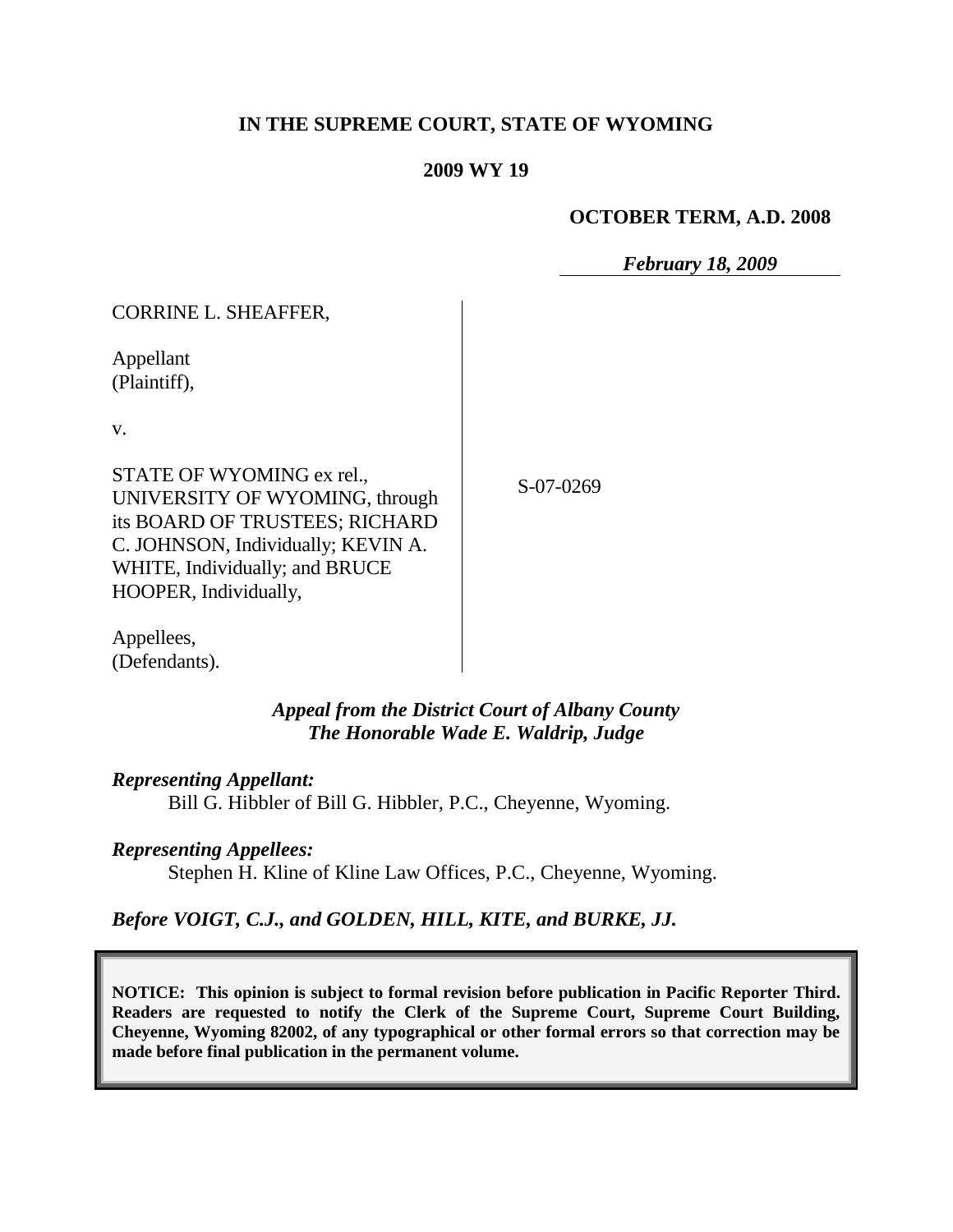### **HILL,** Justice.

[¶1] This is an appeal from summary judgment granted against appellant Corrine Sheaffer ("Sheaffer") and for appellees the State of Wyoming ex. rel. the University of Wyoming ("UW") and its employees Richard Johnson, Kevin White, and Bruce Hooper ("Johnson," "White," and "Hooper"). Sheaffer worked for UW for over twenty-five years. After her involvement in an illicit audio tape incident, UW terminated her employment in February of 2004. The termination precipitated this lawsuit and on appeal, we affirm.

#### **ISSUES**

[¶2] Sheaffer presents five issues for review:

- 1. The third reason proffered by [the University of Wyoming] for terminating [Sheaffer] presents a genuine issue of material fact, thereby reversing summary judgment.
- 2. The district court erred in granting summary judgment against [Sheaffer"s] claim for retaliatory discharge for protected activity in violation of Title VII of the Civil Rights Act of 1964, 42 U.S.C. § 2000e-3(a).
- 3. The district court erred in granting summary judgment against [Sheaffer"s] claim for gender discrimination in violation of 42 U.S.C. §§ 2000e.
- 4. The district court erred in granting summary judgment against [Sheaffer"s] claim for wrongful termination/breach of contract in violation of UniReg 5 and/or 174.
- 5. The district court erred in granting summary judgment against [Sheaffer"s] claim for interference with contract.

#### **FACTS**

[¶3] UW employed Corrine Sheaffer for more than twenty-five years. However, in February of 2004, UW terminated Sheaffer from her position as Transportation and Parking Services (TransPark) Manager. UW"s position is that Sheaffer was terminated "for cause" pursuant to UW"s University Regulation (UniReg) 174 for her role in a secret audio tape recording of a meeting of the UW Traffic Appeals Committee (TAC).

[¶4] In 2002, upon assuming the position of TransPark Manager, Sheaffer became interested in the TAC, which granted or denied appeals regarding campus traffic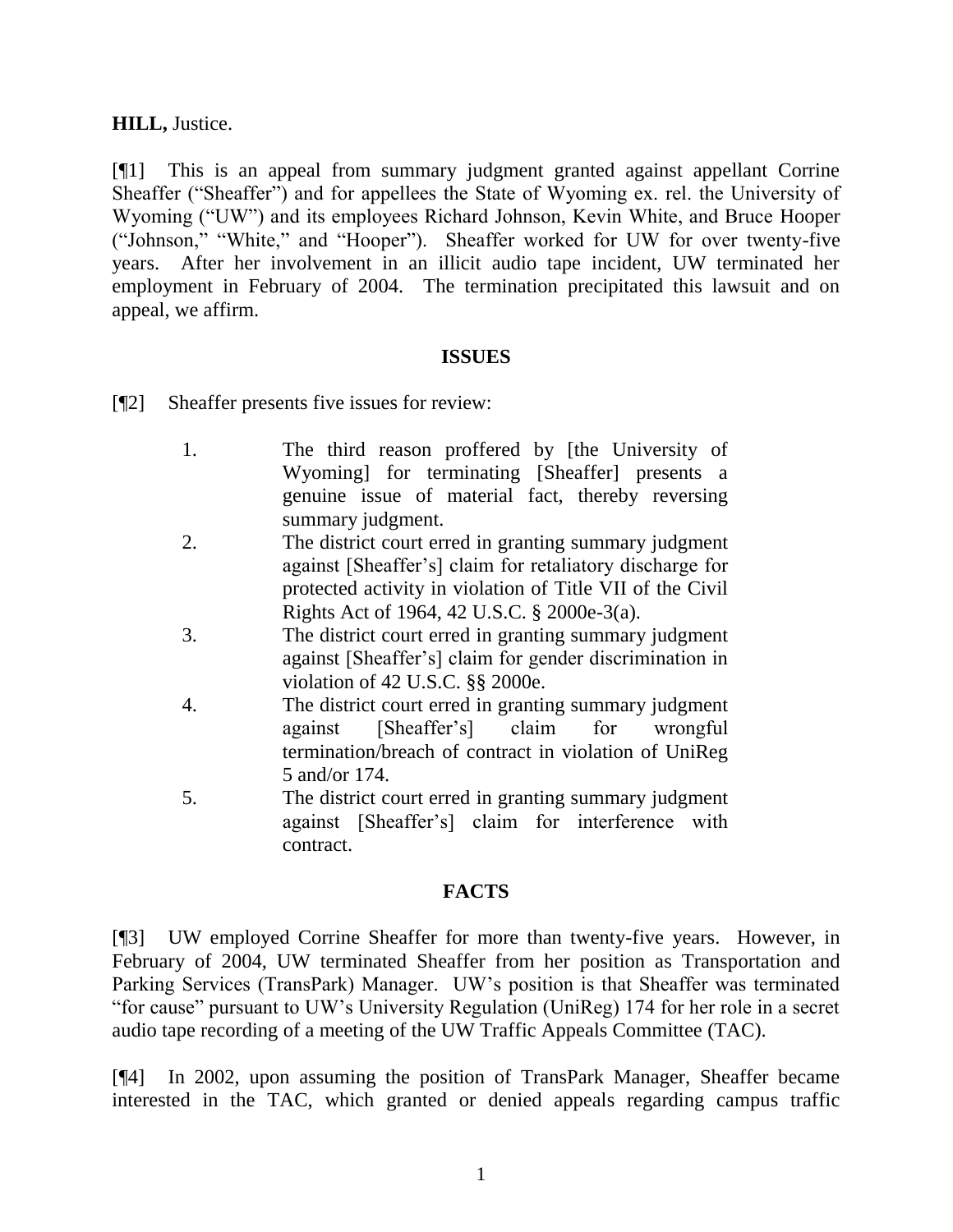violations. Her interest apparently stemmed from the fact that granting traffic appeals directly affected TransPark"s income. As time progressed, Sheaffer expressed periodic dissatisfaction with the TAC to Richard Johnson, her immediate supervisor.

[¶5] Sheaffer"s main complaints to Johnson centered on the number of appeals that were being granted and a general lack of consistency in the handling of the appeals. There was a generalized perception by Sheaffer that the members of the TAC were biased in favor of faculty, administration, and student athletes. Along with those complaints, Sheaffer"s employee, Paul Kunkel, added his own concerns. According to Kunkel, TAC appellants who came to the "red house"<sup>1</sup> to discuss their appeals were able to overhear portions of the meeting while waiting in the reception area. Along with the appellants, other employees of TransPark could also hear portions of the meeting, and a specific  $\epsilon$ complaint<sup>2</sup> by one employee, Angie Bules, prompted a conversation between Sheaffer, Kunkel, and Sheaffer"s assistant, Fred Lorenz.

[¶6] During that conversation, Sheaffer, Kunkel, and Lorenz agreed that the only way to make the UW administration react to concerns about the inappropriate behavior of the TAC would be if the administration heard exactly what took place during a meeting of the TAC. They discussed the possibility of secretly taping a meeting of the TAC, and Kunkel said that at the end of the conversation, Sheaffer directed him to purchase a tape recorder and to tape a meeting of the TAC, unbeknownst to the members. Sheaffer admits that she authorized the purchase of a tape recorder, but denies that she directed Kunkel to use the recorder to tape a meeting of the TAC.

[¶7] According to Sheaffer"s direction, Kunkel purchased a tape recorder on November 4, 2003. After making the purchase, he testified that he hid the tape recorder in the TAC meeting room on November 6, 2003, pressed "record," and exited the room before the meeting began. Indeed, most of the meeting was secretly recorded, including a number of minutes of discussion of current events by members of the TAC as they waited for the meeting to begin. Bob Beck, Kevin White, and Bruce Hooper, the three members of the TAC present that day, had no knowledge that the meeting was being taped.

[¶8] After the meeting, Kunkel delivered the tape to Sheaffer. Lorenz and Sheaffer listened to the tape, and when Sheaffer"s supervisor, Richard Johnson, returned the following Monday, November 10, 2003, Sheaffer and Lorenz met with him to discuss the TAC"s inappropriate behavior and disclosed that they had a tape recording of a meeting.

 <sup>1</sup> The "red house" is a small building on the north side of the UW campus where the TAC held its meetings.

 $2^2$  Bules complained that while she worked on a computer outside the committee meeting room, she could hear TAC members discussing a particular appellant's case. That appellant happened to be sitting in the reception area with Bules, and both of them could hear remarks about how stupid the appellant had to have been to have committed the violation in question.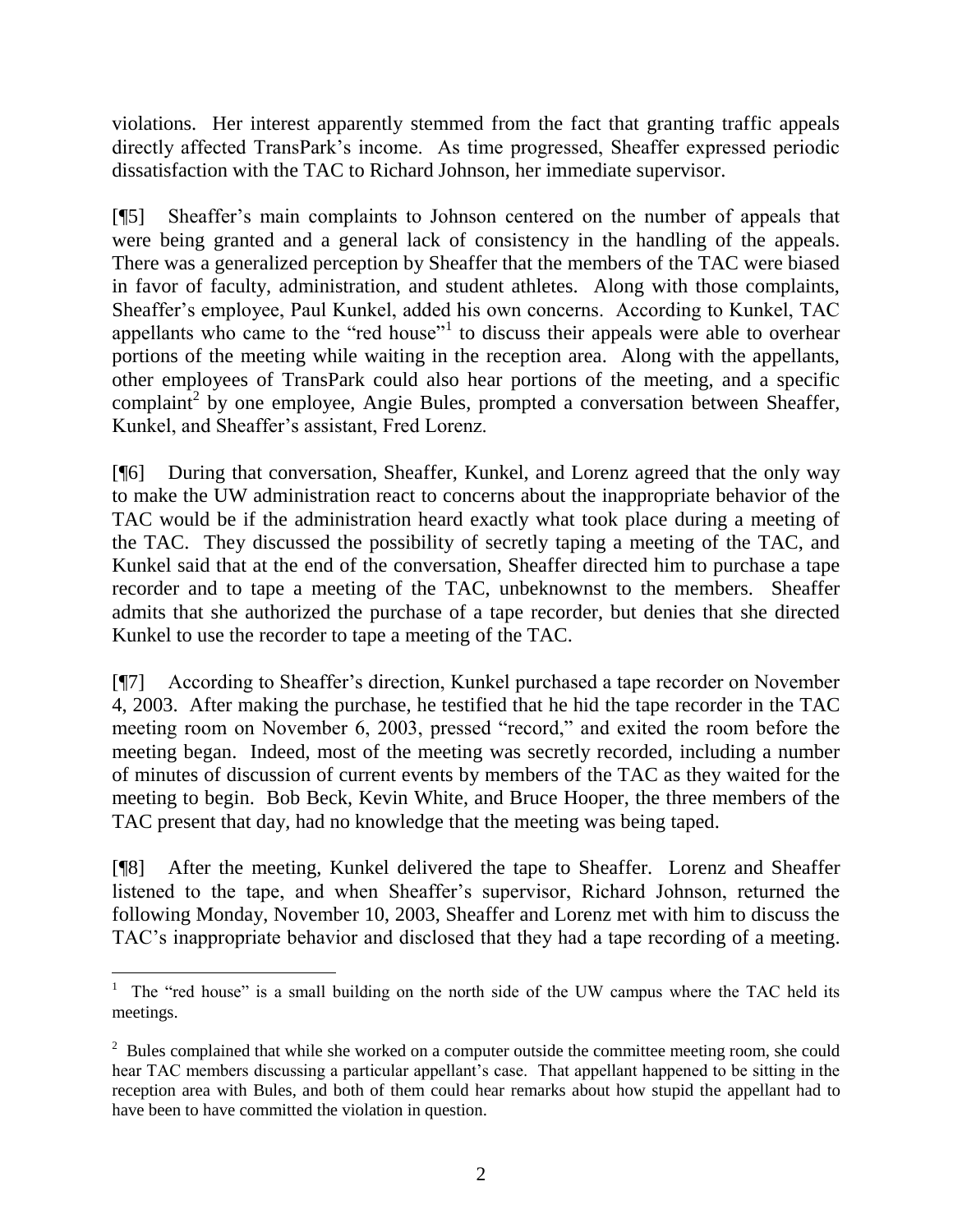Johnson was immediately concerned about the propriety of the secret taping, and the next day, he informed UW attorney Rod Lang and the head of Human Resources of the taping. He then initiated his own investigation of how the tape was made. During that meeting, he talked to Kunkel, who relayed the background of how the tape was made.

[¶9] Meanwhile, attorney Lang contacted the Chief of UW Police, Tim Banks, and requested an investigation and that the matter be turned over to the Albany County District Attorney for a determination as to whether or not a crime had been committed. Following the Albany County Attorney"s decision to not prosecute anyone, the UW disciplinary investigation also concluded.

[¶10] On February 10, 2004, Sheaffer received written notice of UW"s intent to terminate her. The notice detailed the reasons for termination and notified Sheaffer of her right to a pre-termination hearing. Sheaffer exercised her right to a hearing and asked for clarification of the decision to terminate. Subsequent to the hearing, Sheaffer appealed her termination through the process set out in the UniRegs. However, Sheaffer withdrew her Petition for Review in exchange for UW"s agreement to not contest her claim for unemployment benefits.

[¶11] Sheaffer then filed claims of sex and age discrimination and retaliatory discharge with the EEOC. Following a receipt of a "right to sue" letter, Sheaffer brought the instant action alleging six claims for relief on October 26, 2006.<sup>3</sup> The State filed a Motion for Summary Judgment on August 1, 2007, which the district court granted. This appeal followed.

# **STANDARD OF REVIEW**

[¶12] When we review the granting of a summary judgment,

[W]e employ the same standards and use the same materials as were employed and used by the trial court. We examine the record from the vantage point most favorable to the party who opposed the motion, and we give that party the benefit of all favorable inferences that may fairly be drawn from the record. Summary judgment is appropriate only when no genuine issue as to any material fact exists and the prevailing party is entitled to have a judgment as a matter of law. A genuine issue of material fact exists when a disputed fact, if it were proven, would have the effect of establishing or refuting

<sup>3</sup> Sheaffer"s initial complaint alleged the following claims for relief: 1. Retaliation/Retaliatory Discharge for Protected Activity in Violation of Title VII; 2. Sex/Gender Discrimination; 3. Age Discrimination; 4. Wrongful Termination/Breach of Contract; 5. Breach of Covenant of Good Faith and Fair Dealing; and 6. Interference with Contract.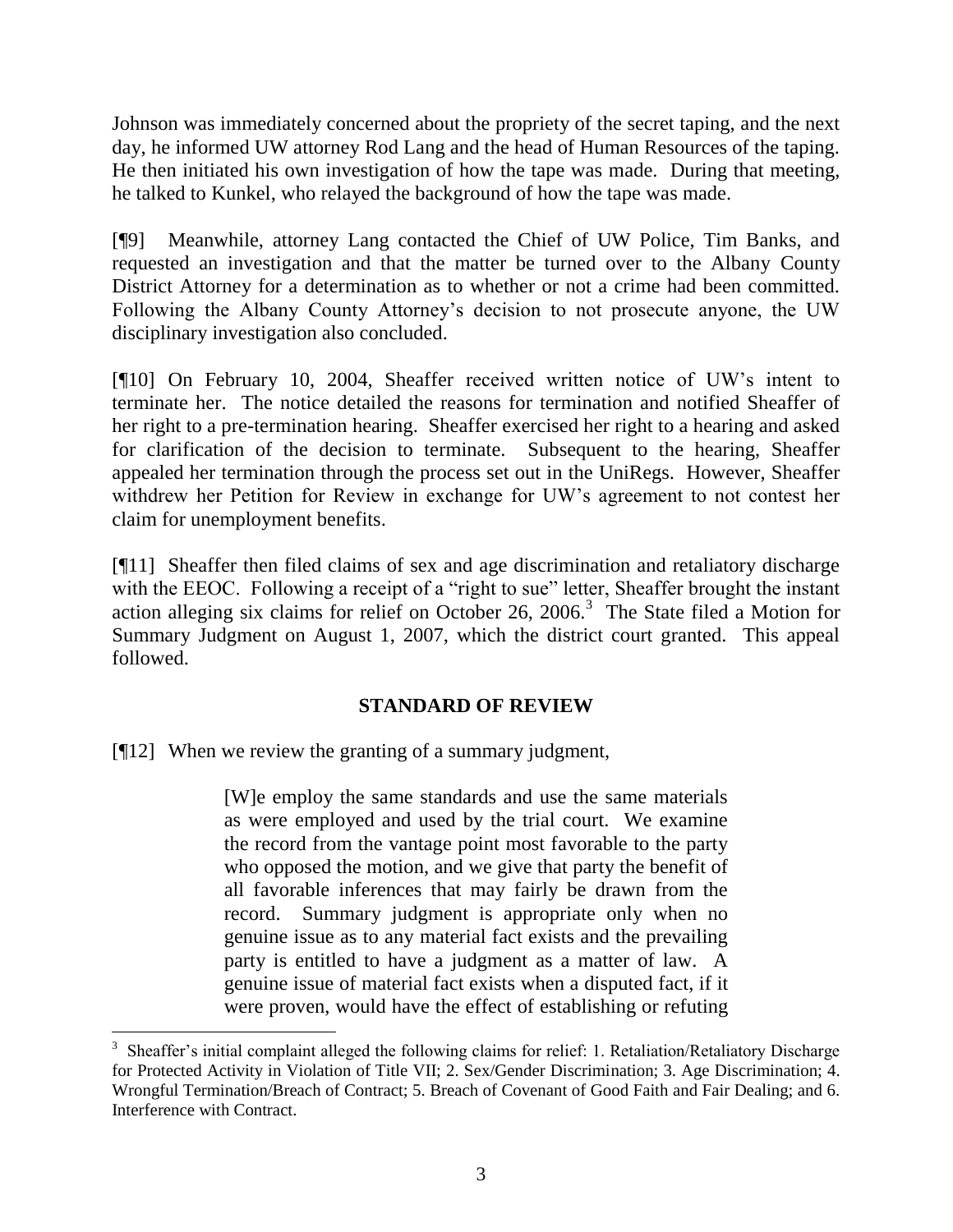an essential element of the cause of action or defense which the parties have asserted. We review a grant of summary judgment deciding a question of law de novo and afford no deference to the trial court's ruling.

*Platt v. Creighton*, 2007 WY 18, ¶ 7, 150 P.3d 1194, 1198 (Wyo. 2007) (quoting *Black v. William Insulation, Co.*, 2006 WY 106, ¶ 7, 141 P.3d 123, 126-27 (Wyo. 2006)).

[¶13] We will affirm a grant of summary judgment if it can be sustained on any legal ground appearing in the record. *Lever v. Community First Bancshares, Inc.*, 989 P.2d 634, 637 (Wyo. 1999) (quoting *Duncan v. Town of Jackson*, 903 P.2d 548, 551 (Wyo. 1995)).

### **DISCUSSION**

#### **Genuine Issue of Material Fact**

[¶14] In her first issue on appeal, Sheaffer argues that the third reason given by UW as to why Sheaffer was terminated presents a genuine issue of material fact, requiring reversal of the district court. Specifically, the third reason given by UW regarding Sheaffer"s termination was, "Deception and dishonesty in the investigation of the misconduct." Sheaffer contends that it is "implausible" that the district court found that no genuine issue of material fact existed about who said what during the investigation of the taping incident. Specifically, Sheaffer argues that allegations of deception and dishonesty are questions of credibility, and, as such, whether or not she was dishonest to a point resulting in her termination is a question of fact to be determined by a jury. *Cordova v. Gosar,* 719 P.2d 625, 640 (Wyo. 1986). On the other hand, UW asserts that no issue of material fact exists. The question, UW insists, is not whether UW"s reasons were wise, fair, or correct, but rather whether it acted in good faith.

[¶15] We agree with UW that Sheaffer"s argument fails to raise a genuine issue of material fact regarding UW"s proffered explanation. Evidence that the employer should not have made the termination decision -- for example, that the employer was mistaken or used poor business judgment -- is not sufficient to show that the employer's explanation is unworthy of credibility. *Young v. Dillon Companies, Inc.,* 468 F.3d 1243, 1250 (10th Cir. 2006); *Simms v. Okla. ex rel. Dep't of Mental Health and Substance Abuse Services*, 165 F.3d 1321, 1330 (10th Cir. 1999).

> The relevant inquiry is not whether [the employer's] proffered reasons were wise, fair or correct, but whether [it] honestly believed those reasons and acted in good faith upon those beliefs.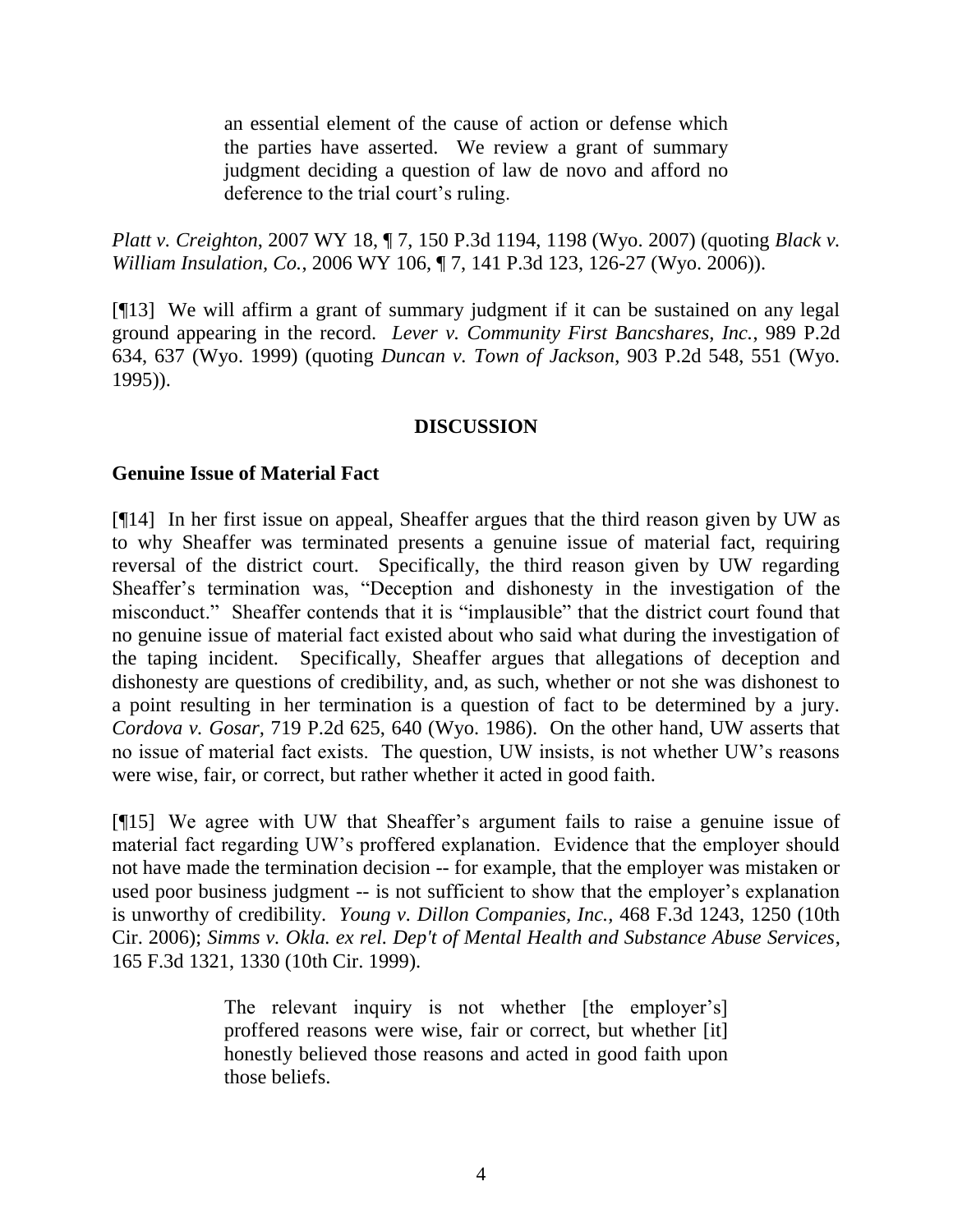*Bullington v. United Air Lines, Inc.*, 186 F.3d 1301, 1318 (10th Cir. 1999), *overruled on other grounds by National R.R. Passenger Corp. v. Morgan*, 536 U.S. 101, 122 S. Ct. 2061, 153 L. Ed. 2d 106 (2002). See *Sanchez v. Philip Morris, Inc.*, 992 F.2d 244, 247 (10th Cir. 1993) ("Title VII is not violated by the exercise of erroneous or even illogical business judgment."); *Kariotis v. Navistar Int'l Transp. Corp.*, 131 F.3d 672, 677 (7<sup>th</sup>) Cir. 1997) ("Arguing about the accuracy of the employer's assessment [of plaintiff's performance] is a distraction, because the question is not whether the employer"s reasons for a decision are right but whether the employer's description of its reasons is honest."); *Fischbach v. District of Columbia Dep't of Corrections,* 318 U.S. App. D.C. 186, 86 F.3d 1180, 1183 (D.C. Cir. 1996) (concluding relevant issue was whether the employer honestly believed in the reasons it offered for not promoting plaintiff and not the correctness or desirability of those reasons).

[¶16] Perhaps a reasonable fact-finder could observe all the witnesses and believe Sheaffer's version of the events surrounding the surreptitious taping. As previously noted, however, that is not the issue. *See Bullington*, 186 F.3d at 1318. What is at issue is whether the evidence of misconduct presented a genuine issue of material fact. Thus, the relevant "falsity" inquiry is whether the employer"s stated reasons were held in good faith at the time of the discharge, even if they later prove to be untrue, or whether plaintiff can show that the employer"s explanation was so weak, implausible, inconsistent or incoherent that a reasonable fact-finder could conclude that it was not an honestly held belief but rather was subterfuge for discrimination. *See Rivera v. City & County of Denver*,  $365$  F.3d 912, 924-25 ( $10^{th}$  Cir. 2004). The reason for this rule is plain: Our role is to prevent intentional discriminatory hiring practices, not to act as a "super personnel department," second guessing employers" honestly held (even if erroneous) business judgments. *See Jones v. Barnhart*, 349 F.3d 1260, 1267 (10th Cir. 2003).

[¶17] Throughout the investigation of the taping, Johnson and UW Vice President Elizabeth Hardin, kept detailed notes of their interviews, meetings, and discussions concerning the potential discipline of Sheaffer. Johnson testified at his deposition about the instances when he felt Sheaffer was dishonest and deceitful during his personnel investigation. He testified that:

> 1. [Sheaffer] initially did not tell Johnson that an audio tape of the TAC meeting existed.

> 2. [Sheaffer] originally told him that she taped the TAC meeting herself.

[¶18] The written documentation, as well as the testimony of Johnson and Hardin, identically track with the reasoning given to Sheaffer for her termination. The evidence on the record shows that UW--the decision-maker--believed, based upon other employees' reports, that Sheaffer had, in fact, directed the taping. At the very least, UW believed that Sheaffer, as manager, had a direct hand in the taping. We find no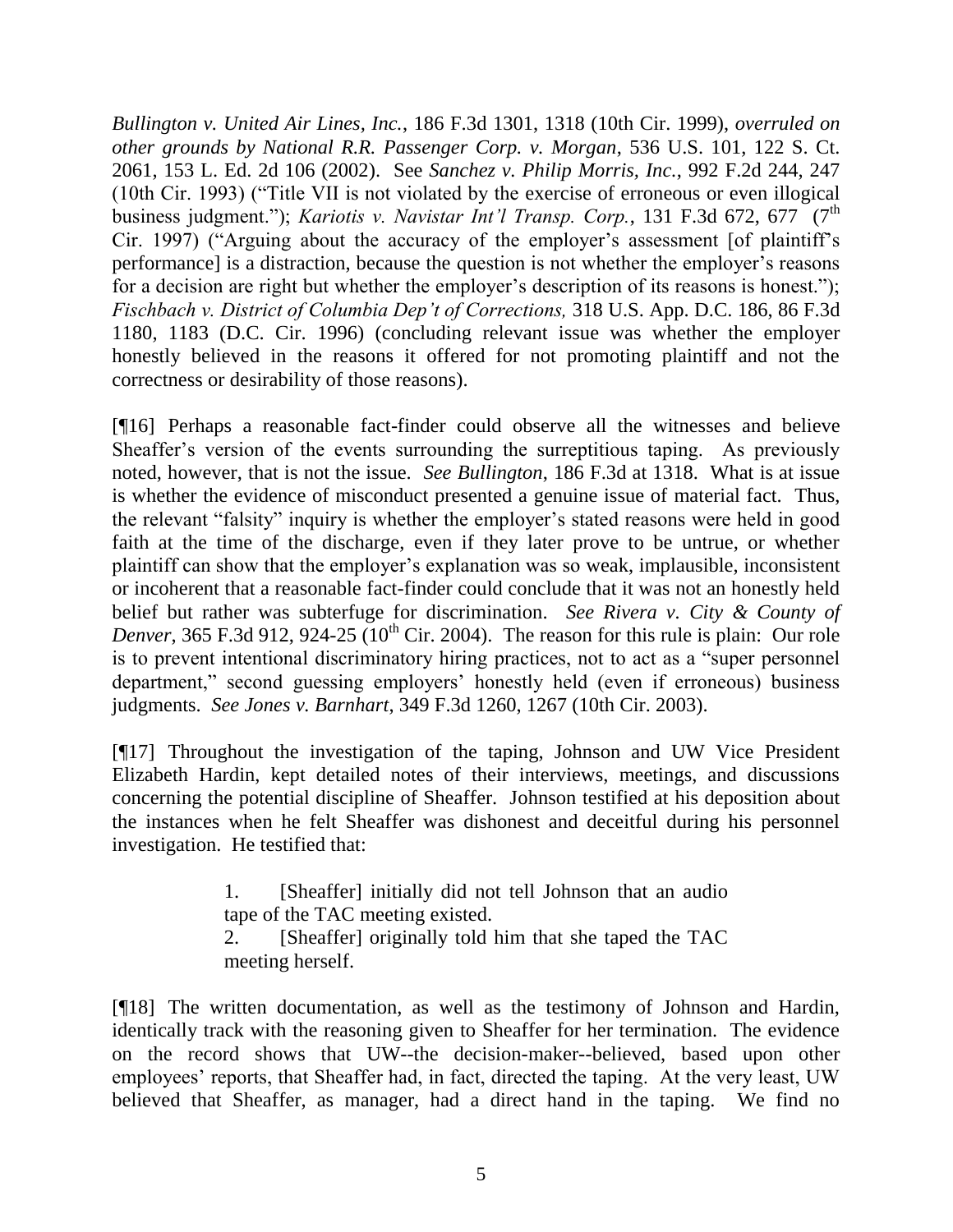evidentiary basis suggesting that UW came to this belief in bad faith. As a result, while UW"s conclusion about Sheaffer"s conduct may have been off base, we see no basis upon which a reasonable fact-finder could have found that it was not honestly held. Given the facts known to UW at the time, its decision seems reasonable.

[¶19] Although Sheaffer did not, at the summary judgment stage, have a burden to establish conclusively whether UW"s stated reliance on the results of the investigation was pretextual, she was required to "establish that there is a genuine factual dispute with regard to the truth." *Bryant v. Farmers Ins. Exch.*, 432 F.3d 1114, 1126 ( $10^{th}$  Cir. 2005). Viewing Sheaffer"s evidence in the light most favorable to her position, the evidence demonstrates that UW may have been unwise or utilized questionable judgment, but it does not draw into question whether UW actually relied, honestly and in good faith, upon the appearance of improprieties arising from the evidence gathered in the investigations. We will not disturb the district court's ruling on summary judgment on this issue.

# **Retaliatory Discharge/Title VII**

[¶20] Sheaffer next argues that UW committed a retaliatory termination against her because she participated in protected activity in violation of Title VII of the Civil Rights Act of 1964 – i.e., reporting complaints against the TAC and then providing recorded evidence of the hostile behavior, language, and conduct of the TAC members. UW responds that there is no direct evidence, nor any inference, that it retaliated against Sheaffer because she engaged in any "protected activity."

[¶21] Section 704 of Title VII of the Civil Rights Act prohibits an employer from discriminating "against any of his employees . . . because [the employee] has opposed any practice made an unlawful employment practice by this subchapter." 42 U.S.C. § 2000e-3(a). Section 703(a) of the Act defines an "unlawful employment practice" as follows:

> It shall be an unlawful employment practice for an employer to fail or refuse to hire or to discharge any individual, or otherwise to discriminate against any individual with respect to his compensation, terms, conditions, or privileges of employment, because of such individual's race, color, religion, sex, or national origin[.]

42 U.S.C. § 2000e-2(a)(1).

[¶22] Where a plaintiff cannot produce direct evidence of an employer"s discriminatory intent, the plaintiff may prove his case with circumstantial evidence under the burdenshifting scheme of proof established in *McDonnell Douglas Corp. v. Green,* 411 U.S. 792, 93 S. Ct. 1817, 36 L. Ed. 2d 668 (1973). In the instant case, Sheaffer has presented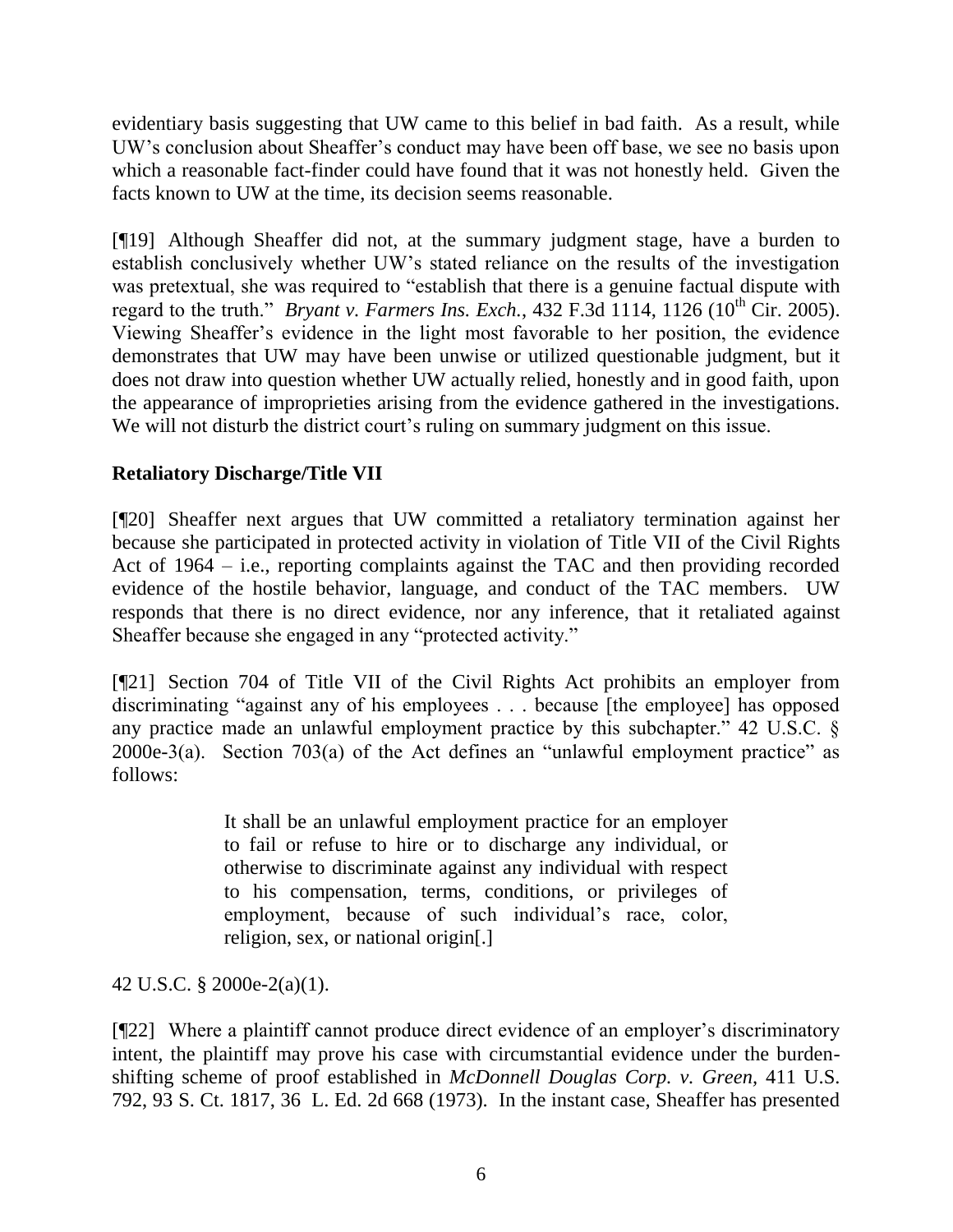no direct evidence of discriminatory intent on the part of UW. Therefore, she must rely on the *McDonnell Douglas* framework to establish her cause of action for retaliatory discharge and to survive summary judgment. *See Kruzich v. Martin-Harris Gallery, LLC*, 2006 WY 7, ¶ 14, 126 P.3d 867, 872-873 (Wyo. 2006) (the *McDonnell Douglas* burden-shifting scheme applies in analyzing retaliation claims under Title VII).

[¶23] Under *McDonnell Douglas,* the initial burden falls on Sheaffer to demonstrate a *prima facie* case of retaliatory discharge. *Id.*, ¶ 13, 126 P.2d at 872. If Sheaffer satisfies this initial burden, then a presumption of discrimination arises, and the burden shifts to the employer to produce a legitimate, non-discriminatory reason for its adverse employment action. *Id.*

> If the employer proffers a legitimate reason, the employee then must prove, by a preponderance of the evidence, that the employer's explanation is merely a pretext for unlawful discrimination. At this point, the *McDonnell Douglas* framework, with its presumptions and burden shifting, drops out and the sole issue is whether unlawful discrimination occurred.

*Id.*, ¶ 14, 126 P.2d at 873 (internal citations omitted).

[¶24] To establish a *prima facie* case of retaliation, a plaintiff must demonstrate (1) that he engaged in protected opposition to discrimination, (2) that a reasonable employee would have found the challenged action materially adverse, and (3) that a causal connection existed between the protected activity and the materially adverse action. *Argo v. Blue Cross & Blue Shield of Kan., Inc., 452 F.3d 1193, 1202 (10<sup>th</sup> Cir. 2006).* If a plaintiff is unable to make out a *prima facie* case, judgment as a matter of law is appropriate. *See Aquilino v. Univ. of Kan.*, 268 F.3d 930, 936 (10th Cir. 2001) (reversing district court's denial of a post-verdict motion for judgment as a matter of law where court held plaintiff did not suffer from an adverse employment action). To establish the first of these elements -- participation in a protected activity -- Sheaffer need not prove that the conditions against which she protested actually amounted to a violation of Title VII. *See id*. Rather, she must demonstrate only that she had a good faith, reasonable belief that the underlying challenged actions of the employer violated the law. *Love v. RE/MAX of Am., Inc.*, 738 F.2d 383, 385 (10th Cir. 1984).

[¶25] Protected activities fall into two distinct categories under Title VII"s antiretaliation provision: (1) opposition to an employer's discriminatory employment practices; or (2) participation in an ongoing investigation or proceeding conducted pursuant to Title VII. Under the opposition clause, an employer is prohibited from discriminating against an employee "because he has opposed any practice made an unlawful employment practice by [Title VII]." 42 U.S.C. § 2000e-3(a). To qualify for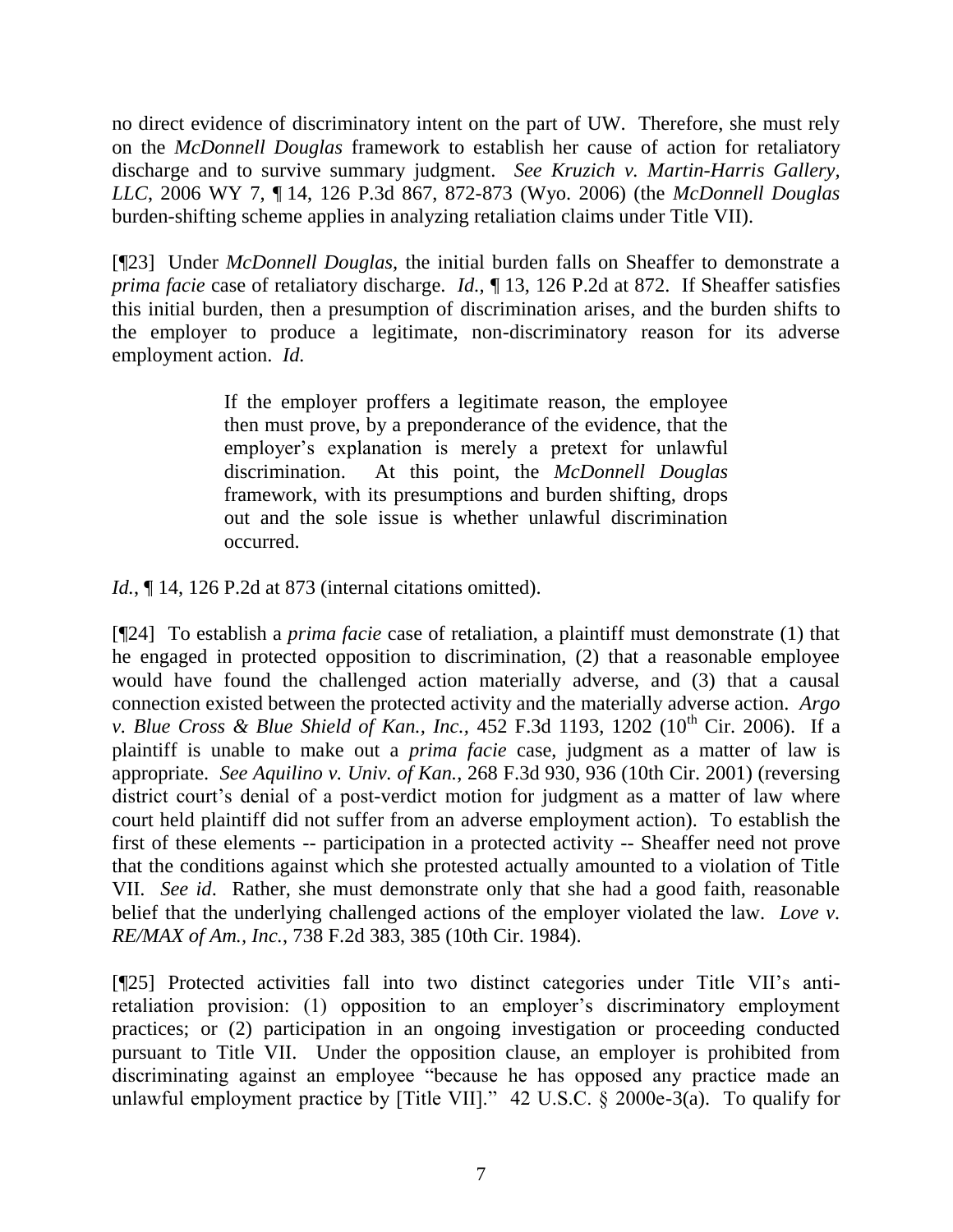protection under the opposition clause, an employee's behavior need not rise to the level of formal charges of discrimination against his employer. *Armstrong v. Index Journal Co.,* 647 F.2d 441, 448 (4th Cir. 1981). Protected activity under the opposition clause includes "utilizing informal grievance procedures as well as staging informal protests and voicing one's opinions in order to bring attention to an employer's discriminatory activities." *Laughlin v. Metro. Washington Airports Auth.,* 149 F.3d 253, 259 (4th Cir. 1998) (citing *Armstrong,* 647 F.2d at 448)). To determine whether or not an employee has engaged in legitimate opposition activity, courts traditionally ""balance the purpose of [Title VII] to protect persons engaging reasonably in activities opposing … discrimination, against Congress" equally manifest desire not to tie the hands of employers in the objective selection and control of personnel."" *Armstrong,* 647 F.2d at 448 (quoting *Hochstadt v. Worcester Foundation for Experimental Biology,* 545 F.2d 222, 231 (1st Cir. 1976)).

[¶26] Although the district court found that Sheaffer met the first requirement to establish that a *prima facie* case of retaliation had been met, UW maintains its argument on appeal that Sheaffer failed to meet the first requirement in establishing her *prima facie* case. We agree with UW.

 $[927]$  Sheaffer argues on appeal that she participated in a protected activity – that is, reporting complaints and providing recorded evidence of the "hostile, vulgar, unprofessional, abusive, discriminatory and offensive behavior, language and conduct" of the TAC members – specifically, that her workplace could be defined as a "hostile work environment." In her complaints, Sheaffer repeatedly criticized the TAC members' conduct, saying that they were partial to UW employees, faculty, and student athletes, and that decisions of the TAC generally lacked consistency. Her final act of "protected activity," in her estimation, was presenting the recorded meeting of the TAC to Johnson in an effort to show the hostile work environment.

[¶28] In order for a hostile work environment claim to survive a summary judgment motion,

> a plaintiff must show that a rational jury could find that the workplace [was] permeated with discriminatory intimidation, ridicule, and insult, that is sufficiently severe or pervasive to alter the conditions of the victim"s employment and create an abusive working environment.

*Penry v. Fed. Home Loan Bank of Topeka,* 155 F.3d 1257, 1261 (10th Cir. 1998) (citation omitted). To evaluate whether a working environment is sufficiently hostile or abusive, we examine all the circumstances, including: (1) the frequency of the discriminatory conduct; (2) the severity of the conduct; (3) whether the conduct is physically threatening or humiliating, or a mere offensive utterance; and (4) whether the conduct unreasonably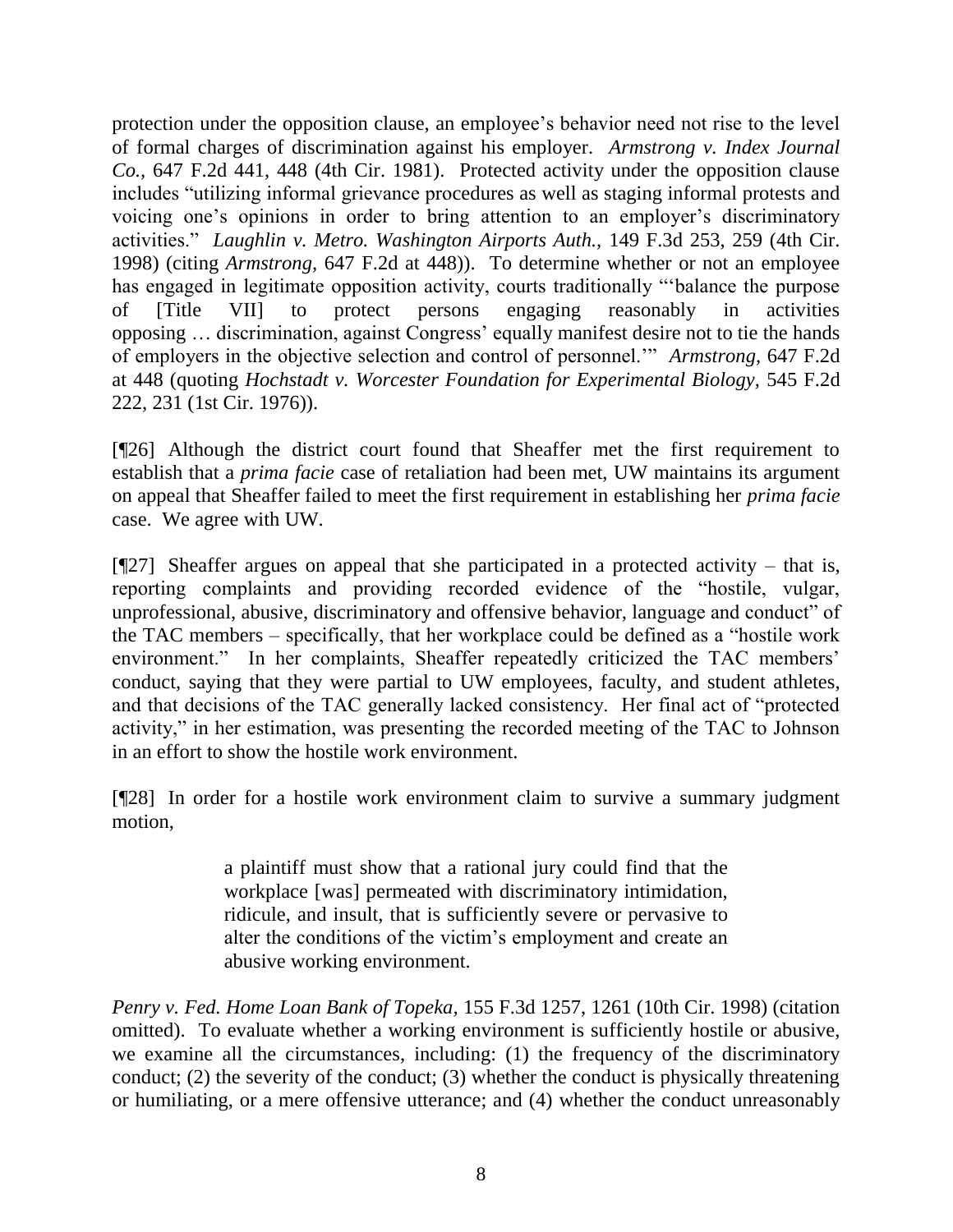interferes with the employee's work performance. *Harris v. Forklift Sys., Inc.* 510 U.S. 17, 23, 114 S.Ct. 367, 126 L. Ed. 2d 295 (1993). In addition, the environment must be both subjectively and objectively hostile or abusive. *Id*.; *see also Davis v. United States Postal Serv*., 142 F.3d 1334, 1341 (10th Cir. 1998).

[¶29] The Supreme Court has instructed that courts judging hostility should filter out complaints attacking the ordinary tribulations of the workplace, such as the sporadic use of abusive language, gender-related jokes, and occasional teasing. *See, e.g.*, *Faragher v. City of Boca Raton*, 524 U.S. 775, 788, 118 S. Ct. 2275, 141 L. Ed. 2d 662 (1998) (sex discrimination). This screening is in place to ensure that Congressional enactments do not become trivialized as a civility code. *Id*. In particular, courts should filter out offhand comments and isolated incidents (unless extremely serious).

[¶30] Applying these principles, we find that Sheaffer"s allegations regarding the behaviors of the TAC fall short of demonstrating a pervasive or severely hostile work environment. The evidence proffered by Sheaffer includes "hostile, vulgar, unprofessional, abusive, discriminatory and offensive behavior" and gender-based appellate decision-making. Specifically, when considering the TAC"s conduct, we cannot conclude that the committee's sometimes off-the-record joking, gossip, and swearing could be considered hostile – perhaps unprofessional, but not hostile. There is no evidence, in our estimation, that a hostile work environment, as is defined by civil rights laws, existed in the instant case. Furthermore, we note that Sheaffer never complained of being personally victimized by the allegedly offensive behavior of TAC members, or even present during their allegedly "vulgar" behavior.

[¶31] Even if Sheaffer had met her burden of establishing a *prima facie* case, UW, under its burden, produced legitimate, non-discriminatory reasons for firing Sheaffer. In fact, UW provided three specific, non-discriminatory reasons for her termination: (1) significant misconduct and carelessness by engaging in activities (secret audio taping of the [TAC]) which are detrimental to the operations of UW and which impair UW missions, purposes, and objectives as an institution of higher education and which caused an irreversible erosion of trust; (2) asking a subordinate employee (Paul Kunkel) to implement detrimental activities; and (3) deception and dishonesty in the investigation of the misconduct. UW also explains in the same document listing the reasons for termination that any one of the three reasons given, standing alone, was sufficient cause for termination.

[¶32] In view of our discussion above, without a *prima facie* showing of retaliation, Sheaffer"s claim fails on appeal.

# **Gender Discrimination**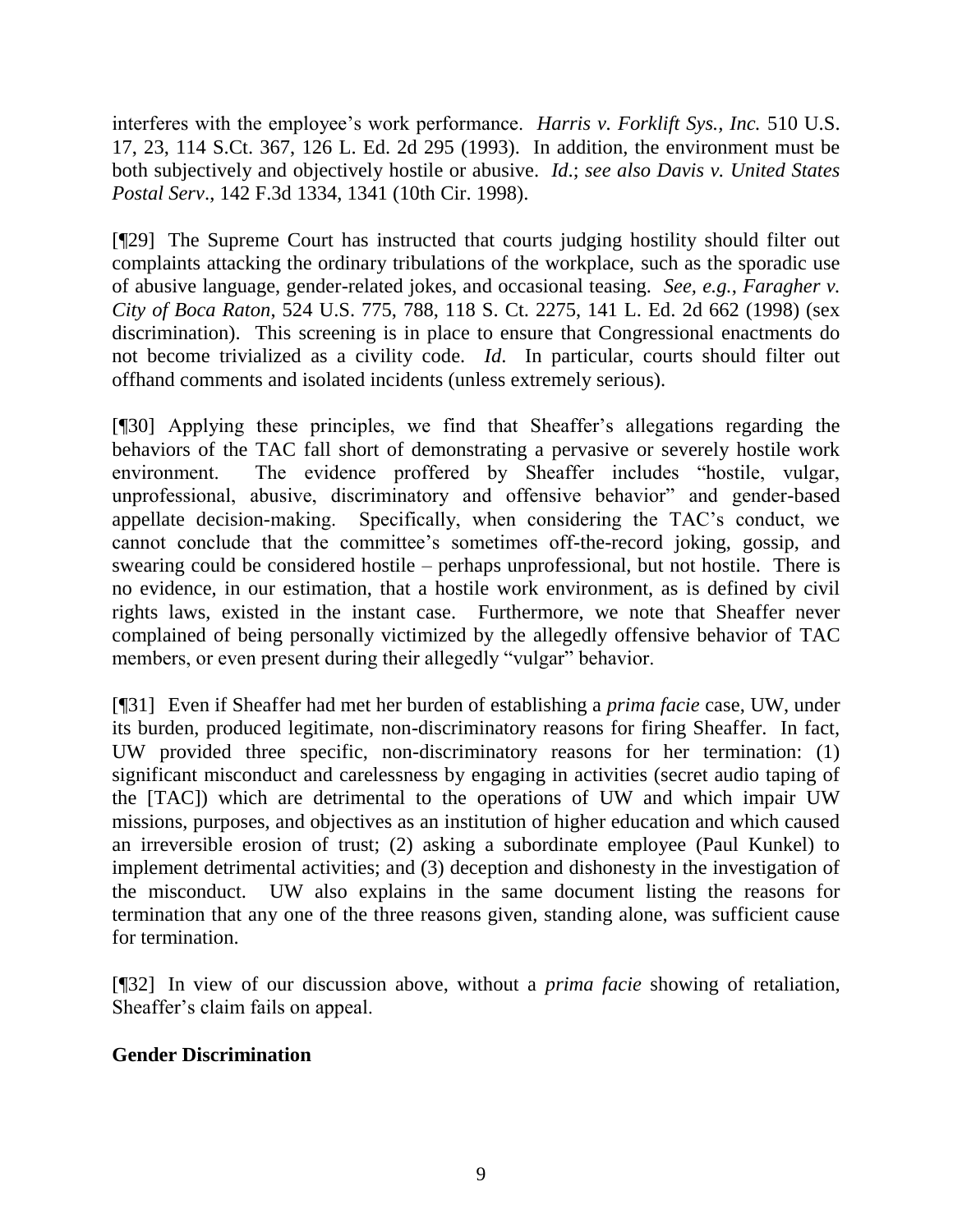[¶33] Sheaffer next contends that UW unlawfully discriminated against her on the basis of her gender in violation of Title VII**,** 42 U.S.C. § 2000e. Similar to our previous discussion, under Title VII**,** a plaintiff who has received a "right to sue" letter from the EEOC must first make out a *prima facie* case of gender discrimination, thus creating a rebuttable presumption of discrimination. *Bachmeier v. Hoffman,* 1 P.3d 1236, 1243 (Wyo. 2000).

[¶34] Title VII of the Civil Rights Act of 1964 makes it an unlawful employment practice for an employer to discriminate against any individual with respect to his or her compensation, terms, conditions, or privileges of employment, because of such individual's race, color, religion, sex, or national origin. 42 U.S.C. § 2000e-2(a)(1). The United States Supreme Court has made clear that the phrase "terms, conditions, or privileges of employment" reflects a congressional intent "to strike at the entire spectrum of disparate treatment of men and women in employment," including hostile or abusive work environments. *Harris*, 510 U.S. at 21 (citing *Meritor Savings Bank, FSB v. Vinson*, 477 U.S. 57, 106 S. Ct. 2399, 91 L. Ed. 2d 49 (1986)). When the workplace is permeated with discriminatory intimidation, ridicule, and insult of sufficient severity or pervasiveness to alter the conditions of the victim"s employment and create an abusive working environment, Title VII is violated. *Id*. The anti-discrimination provision seeks a workplace where individuals are not discriminated against because of their racial, ethnic, religious, or gender-based status.

[¶35] UW concedes that Sheaffer met the requirement of showing a *prima facie* case for gender discrimination. Therefore, the burden then shifts to UW to articulate a legitimate, non-discriminatory reason for the adverse employment decision. If the employer meets that burden of production, the presumption created by the *prima facie* case is rebutted and drops from the case. Once the employer meets its burden of production by offering a legitimate rationale in support of its decision, the burden shifts back to the plaintiff to show the employer's proffered reasons were pretextual. The plaintiff must present specific facts significantly probative to support an inference that the employer's proffered justifications were simply a pretext for discrimination. *Rea v. Martin Marietta Corp.*, 29 F.3d 1450, 1455 (10th Cir. 1994). The plaintiff can demonstrate pretext by showing that either a discriminatory reason more likely motivated the employer or that the employer's proffered explanation is unworthy of credence. *Cone v. Longmont United Hosp. Ass'n*, 14 F.3d 526, 530 (10th Cir. 1994).

[¶36] In the instant case, because Sheaffer met her burden of establishing a *prima facie* case, the burden then shifts to UW to articulate a legitimate, non-discriminatory reason for Sheaffer"s termination. The burden is of production, not persuasion, which UW easily satisfies. We previously set out UW"s reasons for firing Sheaffer, but because this is a different issue, we state them again. UW"s three specific, non-discriminatory reasons for her termination were: (1) significant misconduct and carelessness by engaging in activities (secret audio taping of the [TAC]) which are detrimental to the operations of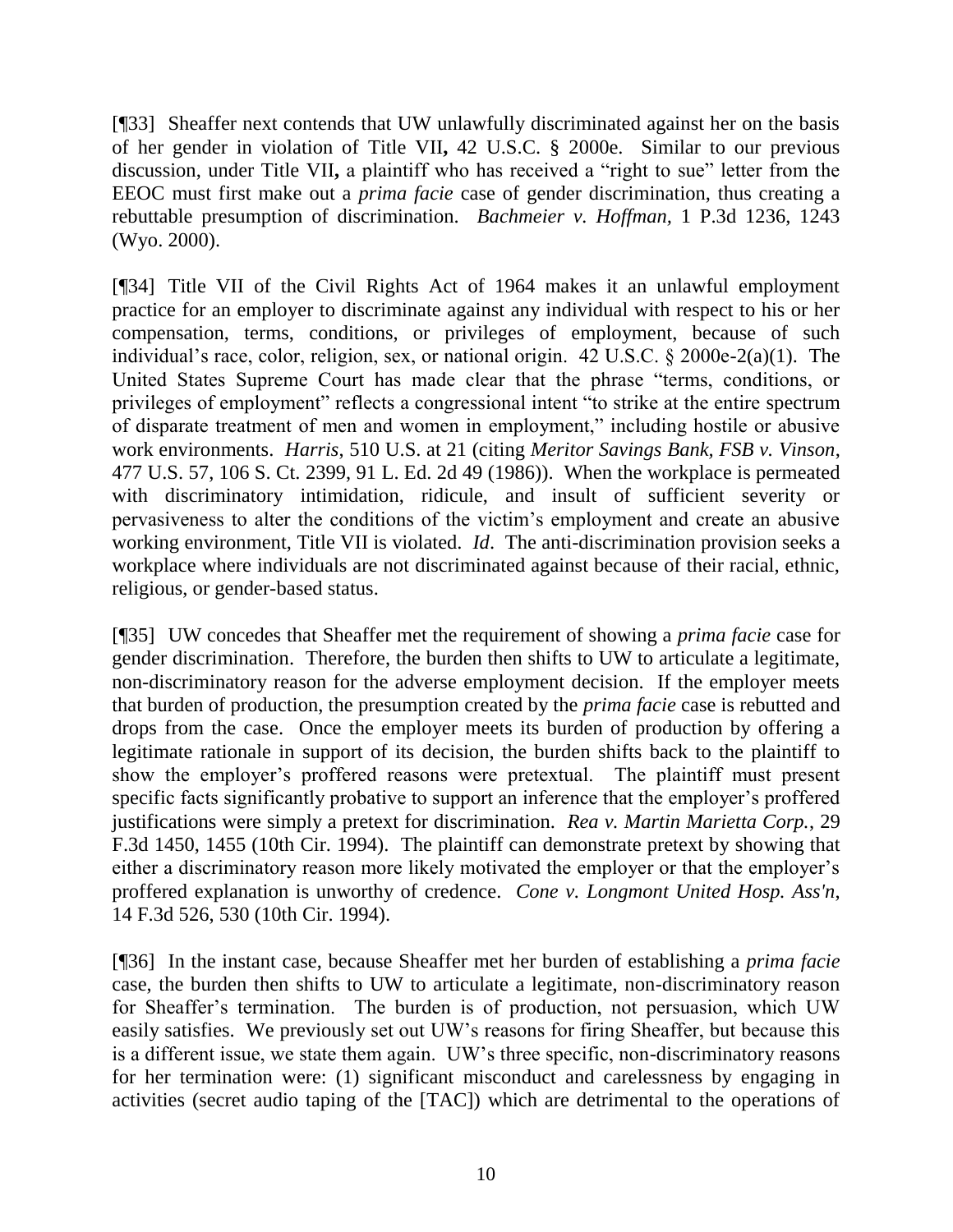UW and which impair UW"s missions, purposes, and objectives as an institution of higher education and which cause an irreversible erosion of trust; (2) asking a subordinate employee (Paul Kunkel) to implement detrimental activities; and (3) deception and dishonesty in the investigation of the misconduct. UW also explained in the same document listing the reasons for termination that any one of the three reasons given alone was sufficient cause for termination.

[¶37] Because UW met its burden of production, the burden shifted once again back to Sheaffer to show UW"s reasons for termination were not legitimate, but pretextual. Here, Sheaffer argues that she was discriminated against because she is a woman. In support of her argument, she first points to the fact that Kunkel and Lorenz were granted immunity from prosecution during the Albany County Attorney"s investigation. However, there is absolutely no evidence that UW in any way affected the grants of immunity issued by the county attorney. Also, Sheaffer contends that pretext abounds because Kunkel and Lorenz were not terminated, but instead only received two-day suspensions without pay. Here, we agree with the district court that while Sheaffer was treated differently than Kunkel and Lorenz, in that she was fired and they were not, the different treatment is explained by a non-discriminatory motive. UW terminated Sheaffer because it concluded, in good faith, that she was dishonest and deceitful during its personnel investigation. UW explained its legitimate reasons for not firing Kunkel or Lorenz – they found both men to be honest, contrite and remorseful during the investigation of the taping incident. Again, UW is not required to be correct in its assessment that Sheaffer was, in fact, dishonest and deceitful; it is only required to have come to its conclusions in good faith and in a non-discriminatory manner.

[¶38] UW completed a thorough personnel investigation surrounding the audio taping incident, concluded that Sheaffer was dishonest and deceptive, and relied upon that conclusion in good faith when terminating Sheaffer. This is all that the law can require of an employer. Thus, we can find no discrimination against Sheaffer on the basis of her gender, and the district court is affirmed on this issue.

# **Breach of Contract**

[¶39] Sheaffer next claims on appeal that UW breached its contract when it fired her. She claims that she was employed pursuant to either an express or implied contract, and that she could only be terminated for cause. UW, of course, denies that it breached its contract with Sheaffer. Furthermore, and as a threshold issue, UW asserts that Sheaffer is collaterally estopped from asserting in this suit that there was not cause to terminate her because she sought to resolve the breach of contract issue through UniReg 174.

[¶40] We first look to UW"s collateral estoppel, or issue preclusion, claim.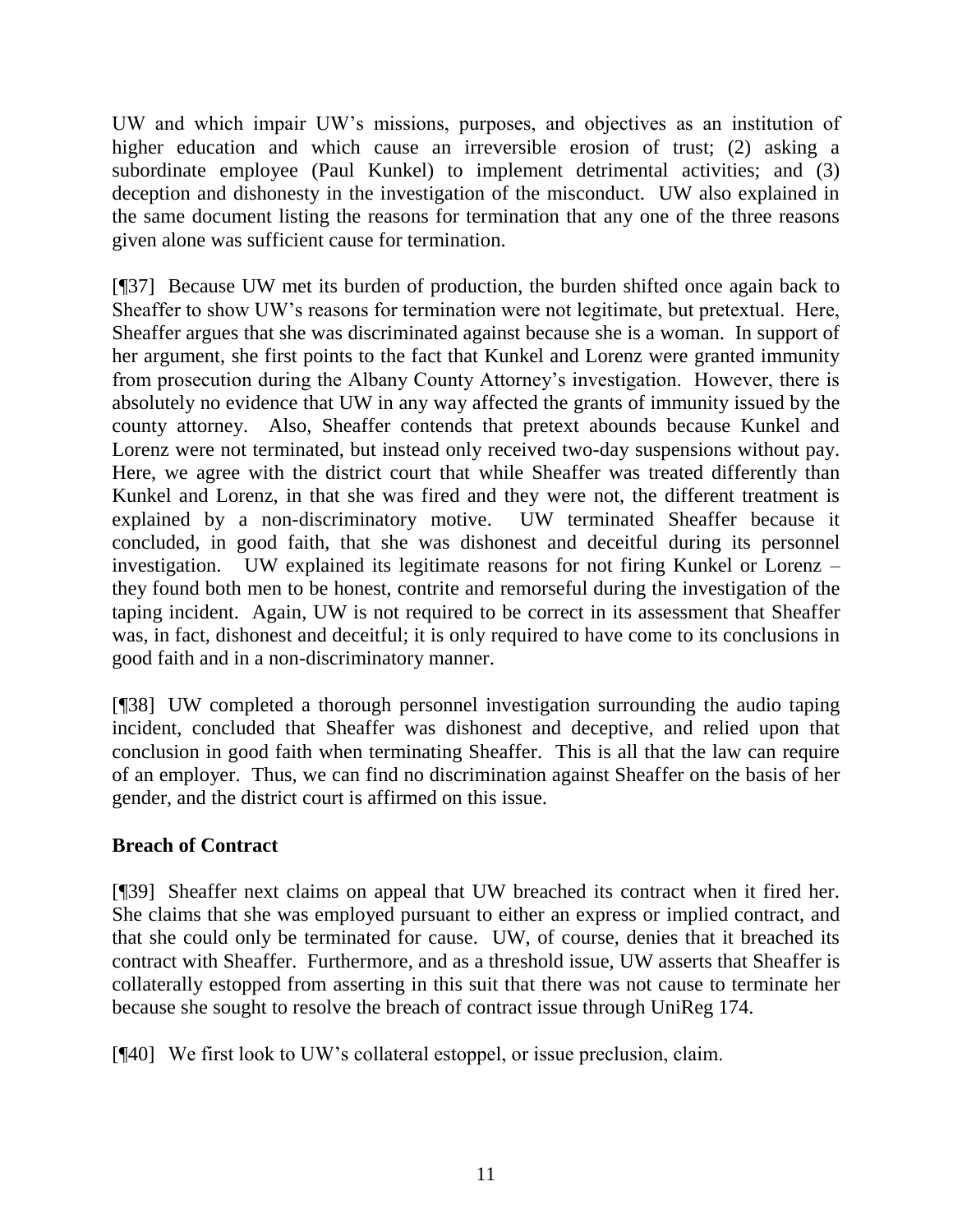The doctrine of issue preclusion prevents the relitigation of issues actually and necessarily decided previously in an action between the same parties. Collateral estoppel forecloses relitigation when the issue presented is identical to one determined in a prior proceeding; when the prior proceeding produced a decision on the merits of the issue; when the party against whom issue preclusion is asserted was a party, or in privity with the party, in the prior proceeding; and when the party against whom issue preclusion is asserted had a full and fair opportunity to litigate the issue in the prior proceeding.

*Bender v. Uinta County Assessor*, 14 P.3d 906, 910 (Wyo. 2000).

[¶41] As Sheaffer points out, UW urges this Court to apply the doctrine of administrative collateral estoppel. However, the doctrine of administrative collateral estoppel cannot be applied to this case because of a legislative change to Wyo. Stat. Ann. § 16-3-101(b)(i) (LexisNexis 2007). That statute now excludes UW from agency status. *See Albertson's, Inc. v. City of Sheridan,* 2001 WY 98, 33 P.3d 161 (Wyo. 2001).

[¶42] Accordingly, we turn to Sheaffer"s claim that UW breached her implied employment contract and wrongfully terminated her. Though Sheaffer did not have an express employment contract with UW, both parties have assumed that the UniRegs removed Sheaffer from "at-will" employment and allowed her to only be terminated "for cause."

> Ordinarily, in implied employment contract cases, a breach of contract is established by the employer"s failure to follow the procedures contained in the handbook, by a showing there was no cause for termination, or by both.

*Life Care Centers of America, Inc. v. Dexter,* 2003 WY 38, ¶ 11, 65 P.3d 385, 391 (Wyo. 2003). In order to establish a breach of contract claim based upon a violation of personnel rules, a plaintiff must prove two things: (1) The handbook actually became part of the employment contract, and (2) the terms of the handbook were breached. *Id.*

[¶43] Sheaffer asserts that UW violated UniReg 5 in the course of her termination. First, Sheaffer complains that UW committed an act of retaliation against her for reporting harassment and/or discrimination, as defined by UniReg  $5<sup>4</sup>$  However, Sheaffer's claim

Adverse action or threat made in reprisal against any individual who participates as an actual or potential party, witness or representative

 <sup>4</sup> UniReg 5 defines retaliation as: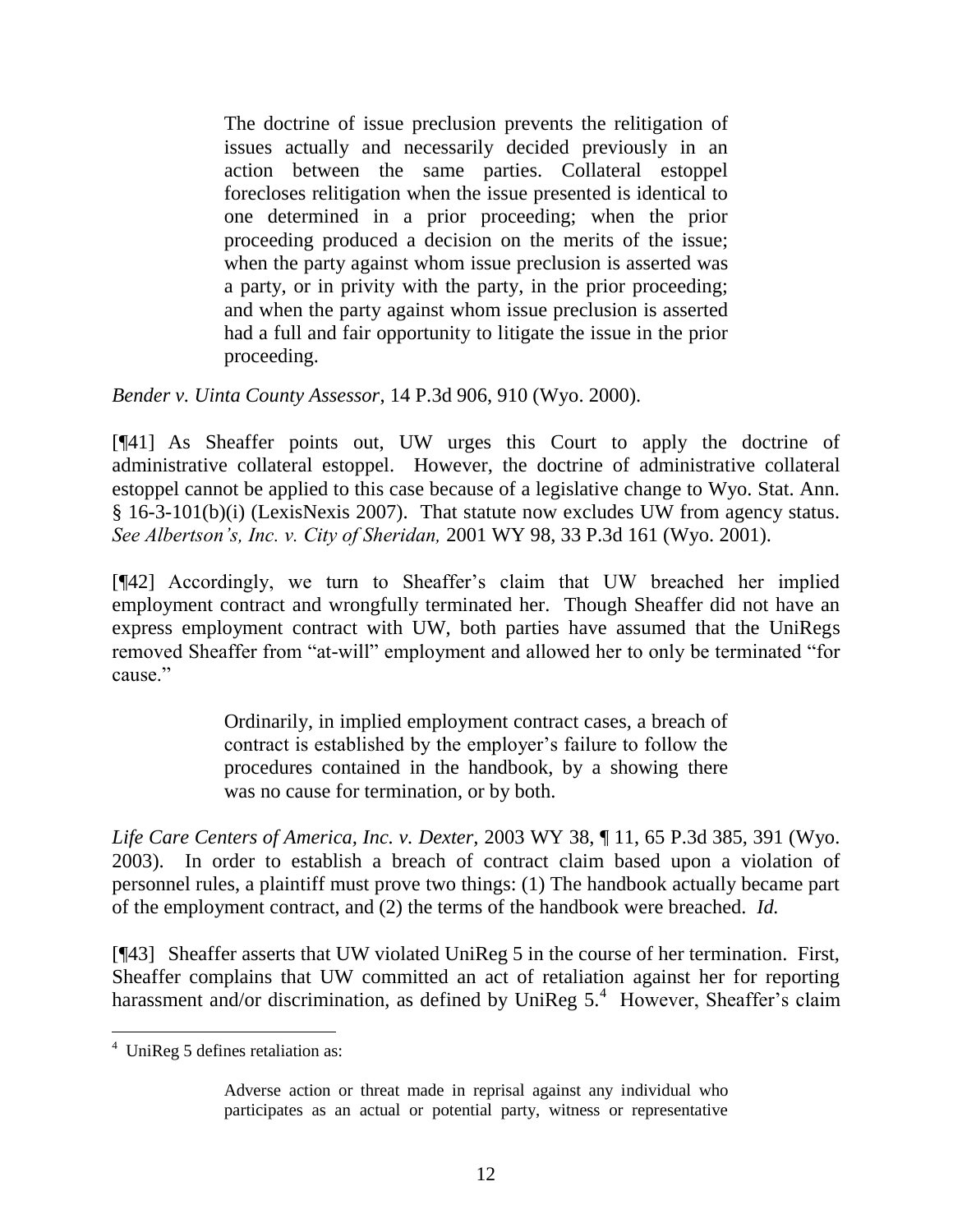regarding retaliation in violation of UniReg 5 fails because she never actually reported her claim that she was terminated in retaliation. Sheaffer had ample opportunity to do so – including at her pre-termination hearing and post-termination dispute resolution proceeding available to her. The post-termination appeal afforded Sheaffer a hearing before an independent hearing examiner, but Sheaffer reached an agreement with UW before that hearing could take place. Without having the opportunity to cure a reported incident, UW cannot be held responsible for a claim to which they were never privy.

[¶44] Sheaffer also contends that, allegedly in violation of UniReg 5, UW failed to ensure that the work environment was free of discrimination and harassment; that UW failed to ensure that any report of discrimination and harassment shall be forwarded to the next level; and that Vice President Hardin failed to promptly address any instance of discrimination and harassment. Sheaffer contends that the complaints she received, she reported to her supervisor, defendant Johnson. However, Sheaffer again failed to adhere to the requirements of the UniRegs by not submitting a report to an Employment Practices Officer.

[¶45] UW has defined procedures, set out in the UniRegs, providing the process that a UW employee must follow in complaining of discrimination and harassment. These procedures allow UW to investigate and correct the problem. However, UW must learn that a problem exists before it can actually address it. Here, it was Sheaffer, not UW, who did not follow proper procedure. Accordingly, we find no breach of Sheaffer's implied contract with UW.

[¶46] Our analysis does not end there, however. Sheaffer can also prove breach of her employment contract by showing that she was terminated without cause. This, essentially, is our "good faith" analysis:

> Under this standard, the question to be resolved by the fact finder is not, ""Did the employee *in fact* commit the act leading to dismissal?"" Rather, it is, "'Was the factual basis on which the employer concluded a dischargeable act had been committed reached honestly, after an appropriate investigation and for reasons that are not arbitrary or pretextual?"" "Cause" is defined under this standard as

fair and honest reasons, regulated by good faith on the part of the employer, that are not trivial, arbitrary or capricious, unrelated to business needs or goals, or

University Regulation 5, Rev. 1 (Mar. 2005).

relating to a report of discrimination or harassment as authorized by this policy.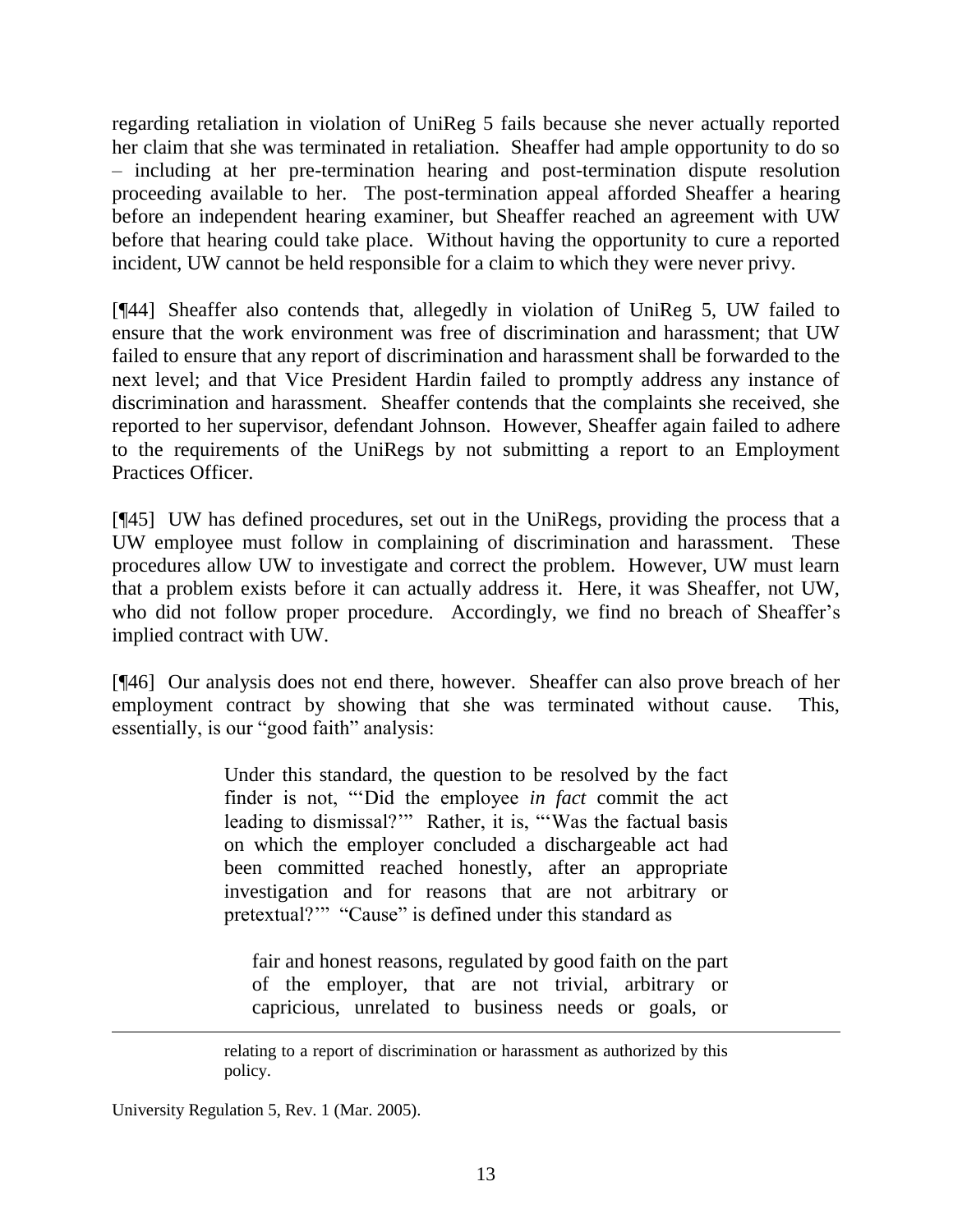pretextual. A reasoned conclusion, in short, supported by substantial evidence gathered through an adequate investigation that includes notice of the claimed misconduct and a chance for the employee to respond.

*Life Care Centers of America, Inc.*, ¶ 15, 65 P.3d at 392 (internal citations omitted).

[¶47] UW conducted an investigation into the taping incident, from which it concluded that Sheaffer directed the audio recording to be performed, or, at the very least, that Sheaffer had a large hand in ensuring that the taping occurred. Our review of the record shows that the investigation was appropriate and altogether thorough, lasting nearly one month until any disciplinary actions were discussed and recommended. Notes taken by Johnson, who primarily conducted the internal UW investigation, and Vice President Hardin, provide a chronology of the investigation itself and the considerations each person took into account in reaching their disciplinary decisions.

[¶48] Furthermore, other facts support UW"s decision to terminate Sheaffer, among them that Sheaffer initially did not tell Johnson that an audio tape of the TAC meeting existed, that Sheaffer directed Johnson not to speak to Kunkel about the audio tape, and that Sheaffer requested that Johnson return "her" audio tape and tape recorder, though it was, in fact, purchased by UW. Johnson concluded that Kunkel was honest throughout the investigation, and even remorseful for his participation in the audio recording. After Johnson"s investigation, he, along with Hardin, concluded that termination was proper.

[¶49] The question on appeal is not who taped the meeting, or even who ordered the taping, but rather, did UW act in good faith in terminating Sheaffer? After a thorough review of the record, we can confidently conclude that UW did act in good faith.

# **Interference with Contract**

[¶50] Sheaffer"s final argument on appeal is that Bruce Hooper and Kevin White, as individuals, wrongfully interfered with her implied employment contract with UW. Specifically, Sheaffer complains that Hooper and White both "urged" Johnson to terminate Sheaffer. She argues that whether or not that was within the scope of their duties as UW employees is a question for the jury to ponder, making it inappropriate for summary judgment. Also, Sheaffer contends that Hooper failed to perform random drug testing and granted appeals specifically to decrease TransPark's revenue.

[¶51] In *Gore v. Sherard,* 2002 WY 114, ¶ 13, 50 P.3d 705, 710 (Wyo. 2002), this Court established the elements for interference with a contract:

> In Wyoming, the following elements must be demonstrated to sustain a cause of action for tortious interference with a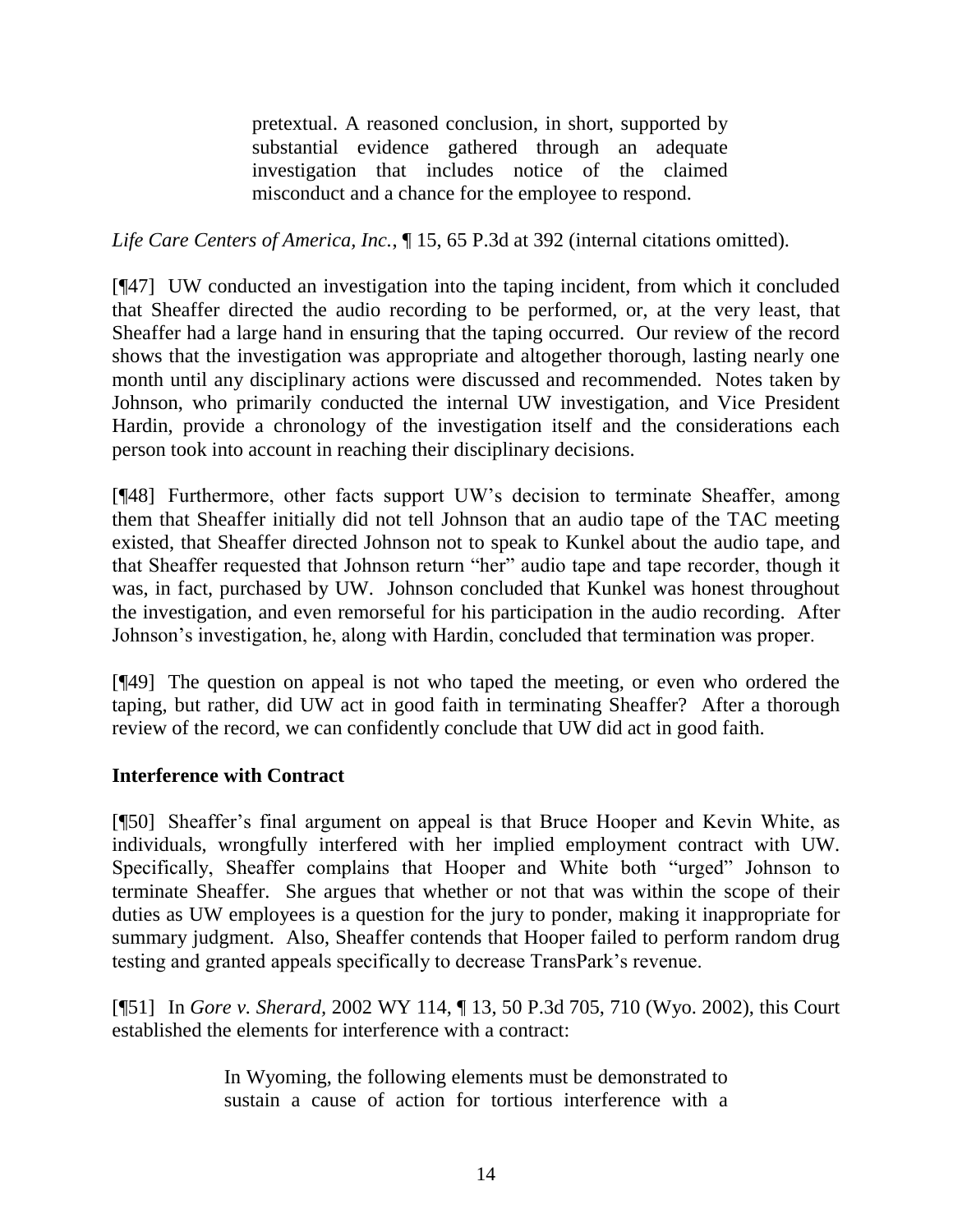contract or prospective economic advantage: (1) The existence of a valid contractual relationship or business expectancy; (2) knowledge of the relationship or expectancy on the part of the interferer; (3) intentional and improper interference inducing or causing a breach or termination of the relationship or expectancy; and (4) resultant damage to the party whose relationship or expectancy has been disrupted. [Citations omitted.]

The plaintiff has the burden of proving the four elements of intentional or tortious interference with a contract. *Id.* Whether or not interference with a contract was improper is a question of fact. Here, Sheaffer fails to establish any facts supporting her claims against either Hooper or White. We find no direct evidence in the record regarding Sheaffer"s claims that Hooper failed to drug test, or that he granted traffic appeals specifically to decrease Sheaffer's department's revenue.

[¶52] As to Sheaffer"s claim that Hooper and White improperly interfered with her contractual relationship with UW, we also find the record lacking in evidence to support that claim. Mr. Johnson interviewed both Hooper and White (separately) regarding the taping incident, during his investigation. During those separate interviews, Hooper, when asked, "What do you feel should be done about what happened?" replied that Sheaffer should either be punished with unpaid leave, or fired. When asked the same question, White replied that Sheaffer should either be removed from her position as manager of TransPark or "mainly fired."

[¶53] Hooper and White were interviewed as part of UW"s official internal investigation regarding the taping incident. Other committee members were also questioned, and everyone interviewed was asked the same set of questions. Furthermore, the investigation was conducted during business hours. There is, accordingly, no evidence that either Hooper or White was acting outside the scope of their employment or that their actions were legally improper. *Bear v. Volunteers of America, Wyo., Inc.*, 964 P.2d 1245, 1248-1254 (Wyo. 1998). It is clear that Sheaffer failed to meet her burden of proof of the four elements of a cause of action for tortious interference with a contractual relationship or business expectancy.

#### **CONCLUSION**

[¶54] No genuine issues of material fact exist on Sheaffer"s claims on appeal. Both her gender discrimination claim and hostile work environment claim fail to raise further questions. There was no breach of contract by UW. Furthermore, we find nothing in the record to support her claims against the individuals Hooper and White for interference with a contract.